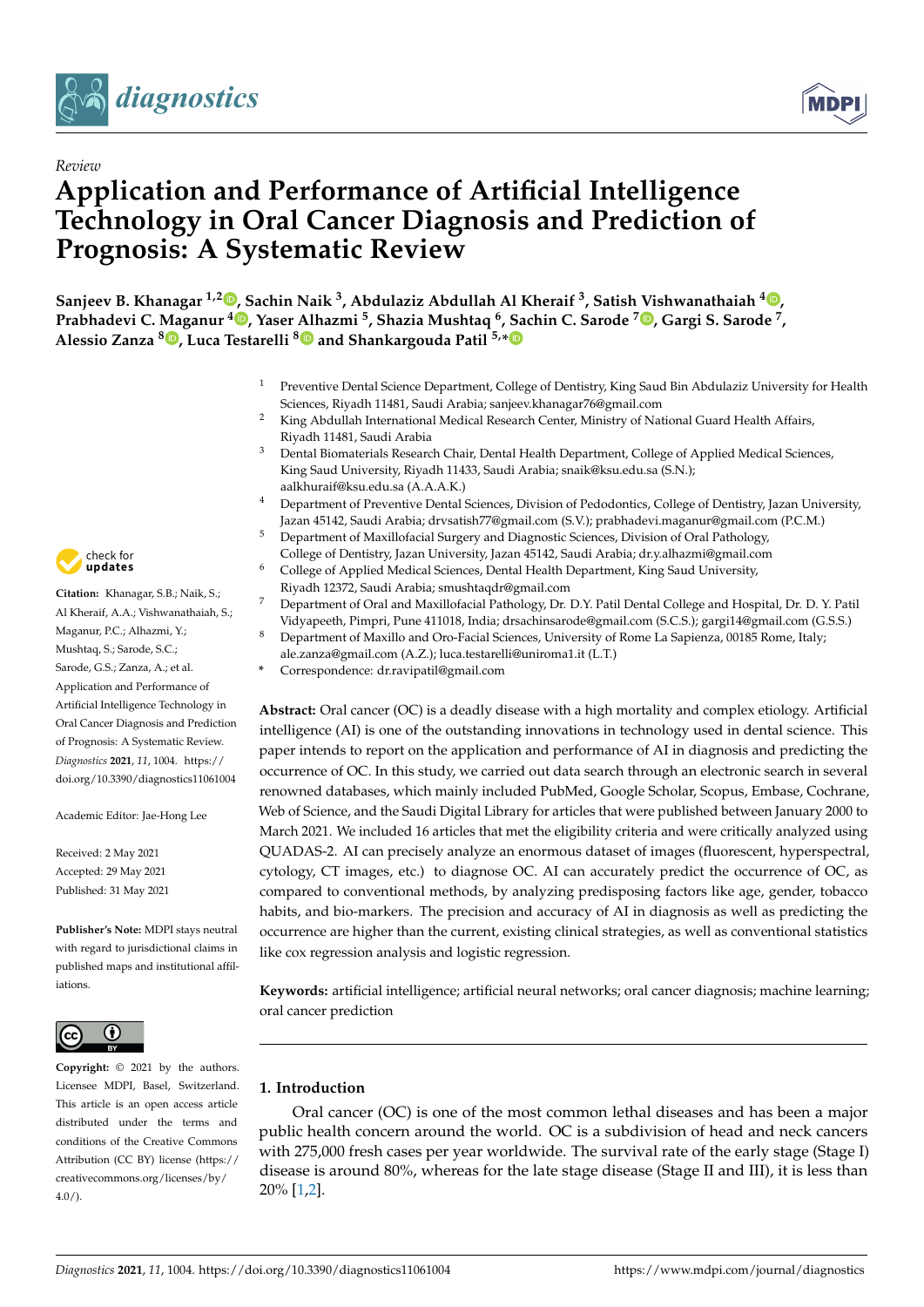Among OC, squamous cell carcinoma (OSCC) of the oral cavity is the most common type and comprises 90% of the disease [\[3\]](#page-9-2). Early diagnosis of OC is significant, however, most patients are diagnosed at a late stage of the disease, leading to a poor prognosis. The clinical appearance of OC is not a sufficient parameter for identifying the status, analysis, or dysplastic level, therefore, the treatment selection based on the clinical appearance of the disease is not sufficient. OC is associated with multiple factors, and the survival rate after treatment is also unpredictable [\[4,](#page-9-3)[5\]](#page-9-4).

Potentially malignant lesions like leukoplakia, erythroplakia, and oral submucous fibrosis are also prevalent among the risk population. Differentiating these lesions from the malignant lesions are also important. Risk factors like age, gender, and tobacco habits may affect the prognosis of OC  $[6]$ .

Understanding the refinements of innovations like Artificial Intelligence (AI) could relieve potential clinical entanglements [\[7](#page-9-6)[,8\]](#page-9-7). Application of AI in the oral malignant growths can improve the current challenges in the disease diagnosis, as well as in predicting the prognosis. AI, which mimics human cognitive functions, is a forward leap in innovation, and has enamored the minds of scientists over the globe [\[9\]](#page-9-8). Its use in dentistry has begun recently, which has led to extraordinary accomplishments. History goes back to as early as 400 BC; Plato visualized an essential model of brain function. AI system is a framework that takes u information, discovers designs, uses data to train itself, and yields results [\[9–](#page-9-8)[11\]](#page-10-0).

AI works in two phases—the first phase, which involves "training" and the second phase which is "testing". The model set uses the training data to set the parameters. The model uses the data from past examples, like data from patients or data with different examples, retrospectively. These parameters are then applied on the test sets. Various studies that have described the prognostic factors of OC are detected through AI by different biomarkers. Early diagnosis of the malignant lesion is good for patient survival rate and proper treatment therapy [\[12–](#page-10-1)[16\]](#page-10-2). Many studies have been conducted using image analysis to smartphone-based OC detectors, based on AI algorithms. The AI technology facilitates the diagnosis, treatment, and management of patients with OC. AI reduces workload, complex data, and fatigue among physicians, for easy diagnosis [\[4,](#page-9-3)[17\]](#page-10-3). The present systematic review intends to report on the application and role of AI-based technology in diagnosis and prediction of OC occurrence.

#### **2. Materials and Methods**

## *2.1. Search Strategy*

In this systematic review, we followed the guidelines given by preferred reporting items for systematic reviews and meta-analyses extension, for the diagnostic test accuracy (PRISMA-DTA) [\[18\]](#page-10-4). Data search was mainly carried out through an electronic search in several renowned databases, which mainly included PubMed, Google Scholar, Scopus, Embase, Cochrane, Web of Science, and the Saudi Digital Library for articles that were published between January 2000 to March 2021. Index words like "artificial intelligence; oral cancer diagnosis; oral cancer prediction; oral cancer prognosis; deep learning; and machine learning" were used for searching the articles. Boolean operators (AND, OR) with language filters for English were used for searching articles in most electronic databases.

Simultaneously, a manual search for the research articles was also conducted along with the electronic search. A search for articles was carried out for the relevant citations from the reference list of previously retrieved articles in department and college libraries, where hard copies of the journals were available.

PICO (problem/patient, intervention/indicator, comparison, and outcome) elements were used for searching data on this topic (Table [1\)](#page-2-0).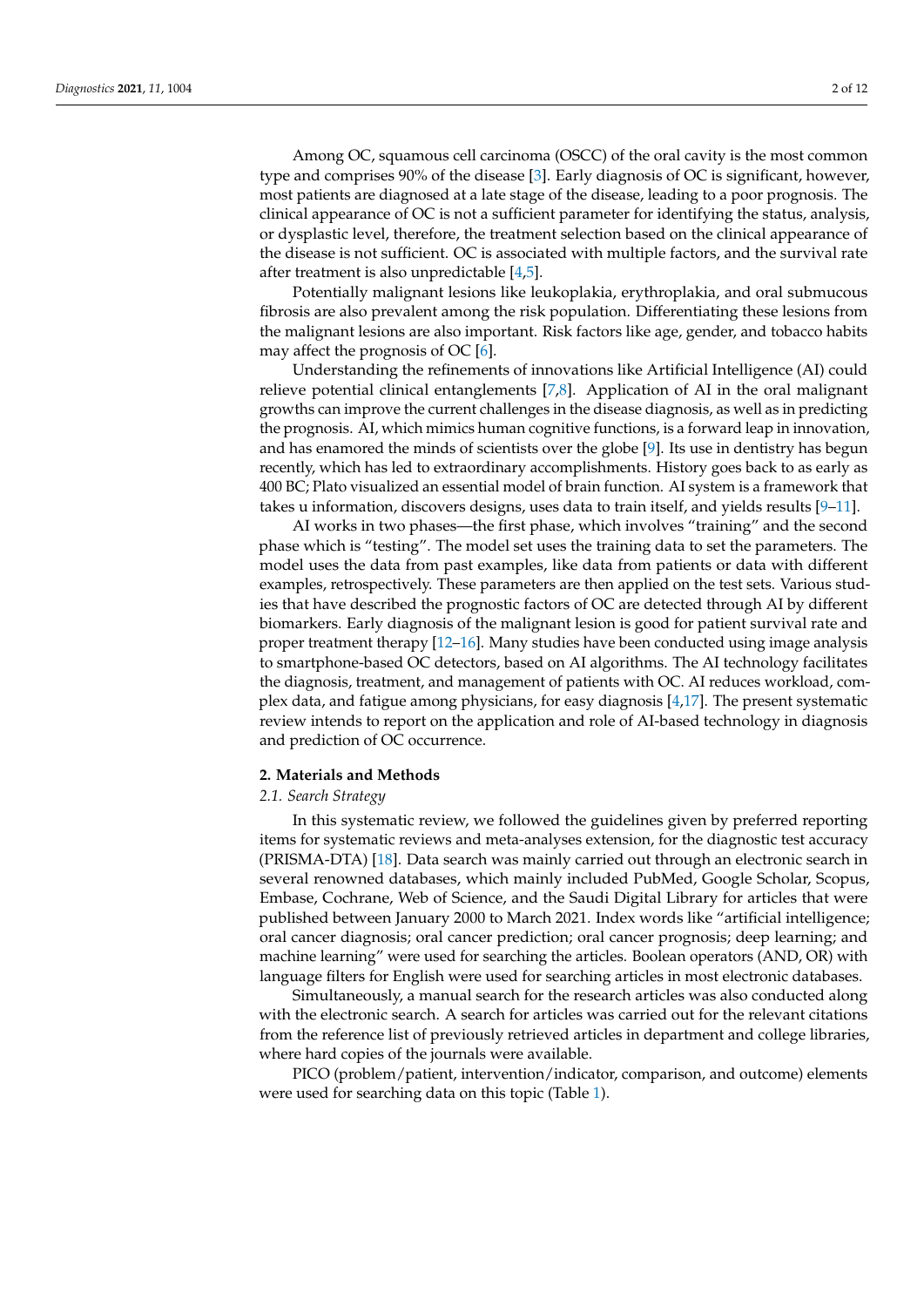Outcome

<span id="page-2-0"></span>

| <b>Table 1.</b> Description of the PICO (P = Population, I = Intervention, C = Comparison, O = Outcome) elements. |                                                                                                                                                                       |  |  |  |  |  |  |  |  |
|-------------------------------------------------------------------------------------------------------------------|-----------------------------------------------------------------------------------------------------------------------------------------------------------------------|--|--|--|--|--|--|--|--|
| Research question                                                                                                 | What are the applications and performance of the artificial intelligence models that have been widely<br>used in oral cancer diagnosis, and predicting the prognosis. |  |  |  |  |  |  |  |  |
| Population                                                                                                        | Patients, clinical images, radiographs, datasets, and histological images.                                                                                            |  |  |  |  |  |  |  |  |

Measurable or predictive outcomes such as accuracy, sensitivity, specificity, ROC = Receiver Operating Characteristic curve, AUC = Area Under the Curve, ICC = Intra-class Correlation Coefficient, PPV = Positive Predictive Values, and NPV = Negative Predictive Values.

## *2.2. Study Selection*

Comparison Expert opinions and reference standards.

The electronic database search yielded 620 articles that were followed by hand searching, which yielded another 8 articles, which made a total of 628 articles. Initially, the articles chosen were based on relevance in the area of research, the title, and the abstract. Later, the articles were also manually checked for duplication by 2 members who were not involved in the preliminary search, which further eliminated 288 duplicated articles. Following this, 340 full-text articles were selected for data selection. The following eligibility criteria were applied at the next stage.

#### *2.3. Inclusion and Exclusion Criteria*

Intervention AI-based models for oral cancer diagnosis and predicting prognosis.

The articles were included according to the following inclusion criteria—(a) the article must be original research and must report on the AI technology; (b) quantifiable values that can be evaluated/analyzed should be mentioned in the article; and (c) the data used in evaluating these AI-based models should be mentioned. There was no limit set for the study design for inclusion in this systematic review.

The articles excluded were—(a) the articles in which AI innovation were not mentioned; (b) unpublished articles or conference papers that were uploaded online; (c) articles where full-text versions were not available; and (d) articles available in languages other than English.

## *2.4. Data Extraction*

After applying the inclusion criteria, we filtered 12 articles out of the total. These 12 articles were considered to be potentially eligible articles for this systematic review, and were critically analyzed by the entire team. The details of the journal were covered before circulating them for critical analysis among authors. The QUADAS-2 tool was used for assessing the quality of the studies reporting on diagnostic accuracy. It has four domains which are assessed in terms of risk of bias and applicability concerns. The domains are patient selection, index test, reference standard, and flow and timing [\[18\]](#page-10-4). The authors disagreed with including 3 articles in this systematic review, as there was no mention of the reasonable data supporting the results and conclusions. Following this, the articles were further reduced to 16. The selection of the articles for qualitative synthesis for this systematic review is represented in the flow chart (Figure [1\)](#page-3-0). The articles were further quantified with regards to the year of publication, to report on the trends in research that has been conducted on OC diagnosis and the prediction of prognosis, using the AI technology.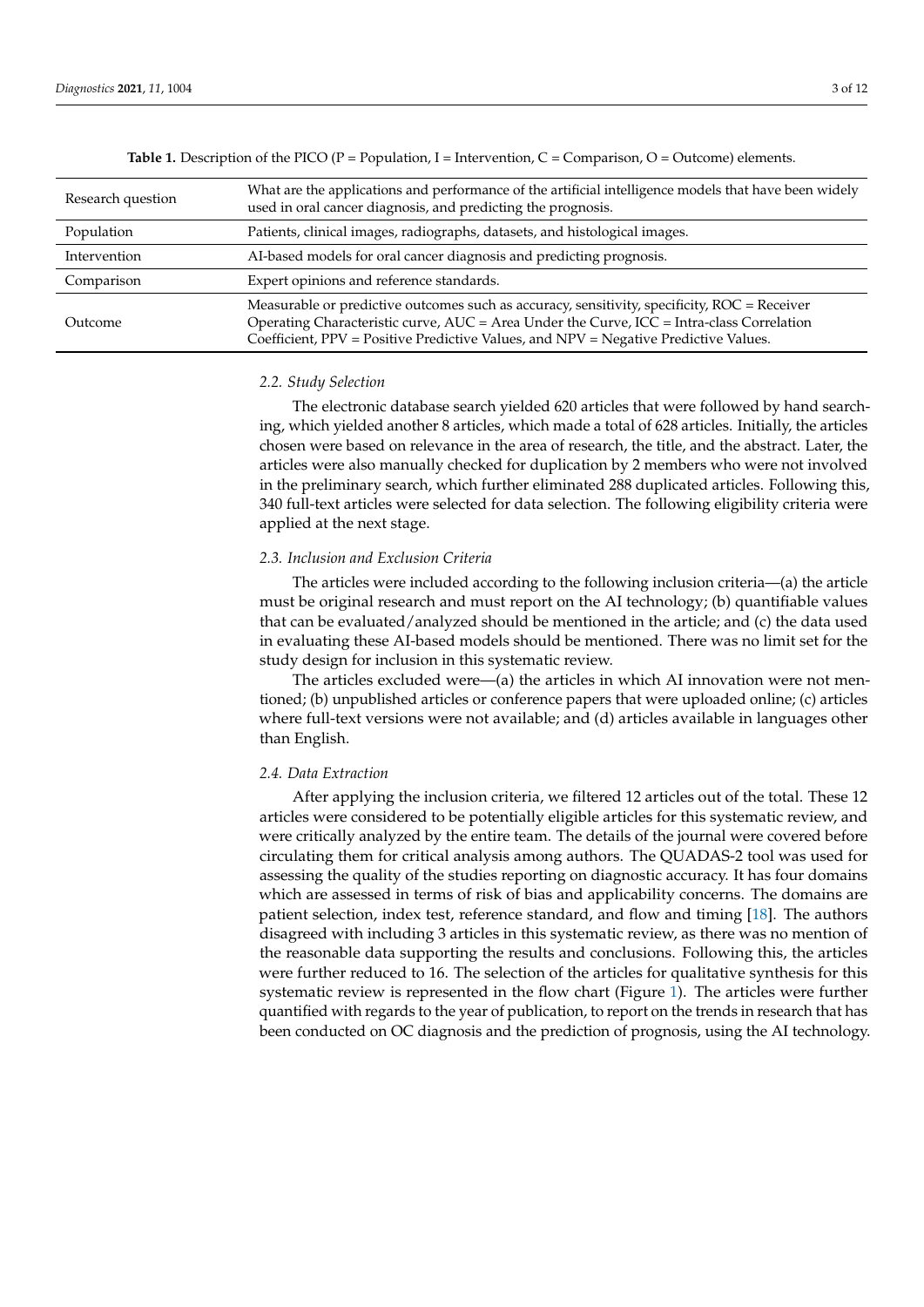<span id="page-3-0"></span>

**Figure 1.** Flow chart for screening and selection of articles. **Figure 1.** Flow chart for screening and selection of articles.

## **3. Results 3. Results**

Finally, 9 articles were critically analyzed for the extraction of the quantitative data. Finally, 9 articles were critically analyzed for the extraction of the quantitative data. Most studies reported in the literature revealed that these studies were reported over the last 15 years. The trend showed a gradual increase in the studies reporting on the application of AI for OC diagnosis and the prediction of prognosis.

## *3.1. Qualitative Synthesis of the Included Studies 3.1. Qualitative Synthesis of the Included Studies*

AI technology has been mainly applied for differentiating between normal, premalignant, and malignant conditions  $[19–23]$  $[19–23]$ , predicting the likelihood of oral cancer inci-[24–26], prognosis, early detection of pre-cancerous and cancerous lesions [27–30], pre-dence [\[24](#page-10-7)[–26\]](#page-10-8), prognosis, early detection of pre-cancerous and cancerous lesions [\[27–](#page-10-9)[30\]](#page-10-10), predicting the risk of recurrence [\[31,](#page-10-11)[32\]](#page-10-12), predicting the possibility of disease development from potential malignant lesion, and predicting the survival of patients [33,34]. from potential malignant lesion, and predicting the survival of patients [\[33,](#page-10-13)[34\]](#page-10-14).

In this systematic review, 4 studies were reported using convolutional neural networks works (CNNs), and another 4 studies were reported using artificial neural networks (CNNs), and another 4 studies were reported using artificial neural networks (ANNs). These neural networks were mainly designed for assessing patient datasets, high-resolution These cytology images, hyperspectral images, autofluorescence images (AFI), and white light in  $\mathcal{L}(\mathbb{R}^d)$ imaging (WLI) (Table [2\)](#page-5-0).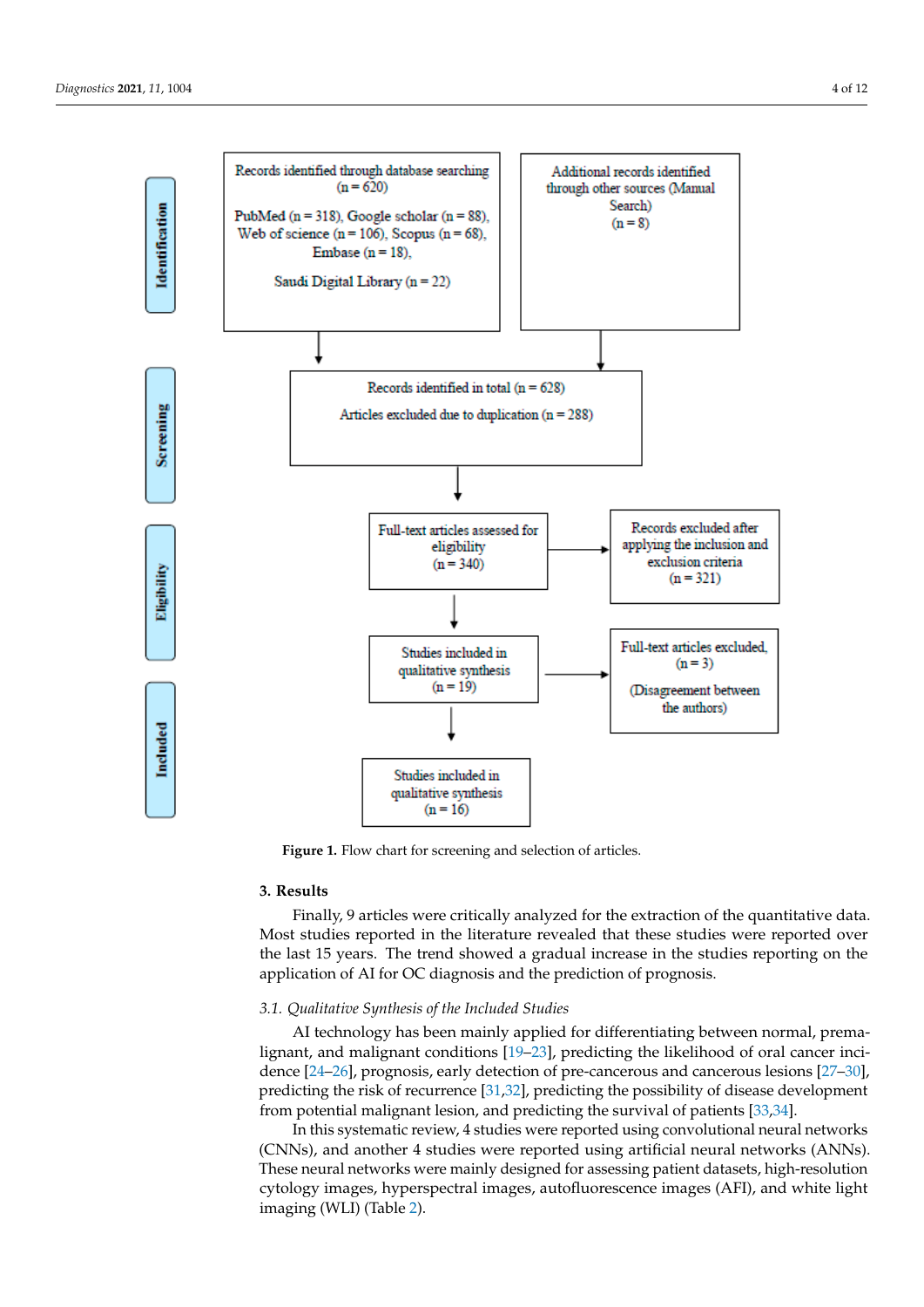| Sr. No.        | Authors                          | Year of<br>Publication | Algorithm<br>Architecture | <b>Study Design</b>                     | Objective of the Study                                                                                                                                                                                                                 | No. of Im-<br>ages/Photographs<br>for Testing | <b>Study Factor</b>                                                                        | Modality                                                              | Comparison, If Any                                                                                                       | Evaluation<br>Accuracy/Average<br>Accuracy                                                                                   | Results<br>(+) Effective,<br>(-) Non Effective<br>(N) Neutral | Outcomes                                                                                                                                                                                  | Authors<br>Suggestions/Conclusions                                                                                                                      |
|----------------|----------------------------------|------------------------|---------------------------|-----------------------------------------|----------------------------------------------------------------------------------------------------------------------------------------------------------------------------------------------------------------------------------------|-----------------------------------------------|--------------------------------------------------------------------------------------------|-----------------------------------------------------------------------|--------------------------------------------------------------------------------------------------------------------------|------------------------------------------------------------------------------------------------------------------------------|---------------------------------------------------------------|-------------------------------------------------------------------------------------------------------------------------------------------------------------------------------------------|---------------------------------------------------------------------------------------------------------------------------------------------------------|
|                | Navak<br>et al. [19]             | 2005                   | ANNs                      | Cross sectional<br>study                | Discriminating normal,<br>potentially malignant, and<br>malignant<br>conditions using principal<br>component analysis (PCA) and<br>artificial neural<br>network (ANN)                                                                  | 50                                            | Differentiating normal,<br>potentially malignant,<br>and malignant                         | Recorded spectra                                                      | Principal component<br>analysis (PCA)                                                                                    | Accuracy 98.3%,<br>specificity of 100% and<br>sensitivity 96.5%                                                              | (+) Effective                                                 | ANN is found to be<br>slightly better than PCA                                                                                                                                            | This model is efficient<br>for real-time application.                                                                                                   |
| $\overline{2}$ | Tseng<br>et al. [27]             | 2015                   | ANNs                      | Cohort study                            | ANN for predicting oral cancer<br>prognosis                                                                                                                                                                                            |                                               | Determining the<br>differences between<br>the symptoms shown<br>in past cases              | Datasets                                                              | Decision tree (DT)                                                                                                       | Not Mentioned                                                                                                                | (+) Effective                                                 | Both decision tree and<br>artificial neural network<br>models showed<br>superiority to the<br>traditional statistical<br>model.                                                           | Decision tree models are<br>relatively easier to<br>interpret compared to<br>artificial neural network<br>models.                                       |
| 3              | Uthoff<br>et al. [28]            | 2017                   | CNN's                     | Crosssectional<br>study                 | AI-based deep (CNNs) for early<br>detection of pre-cancerous<br>and cancerous lesions                                                                                                                                                  | 170                                           | Detection of<br>pre-cancerous<br>and cancerous lesions                                     | Autofluorescence<br>imaging (AFI) and<br>white light<br>imaging (WLI) | Specialist's diagnosis                                                                                                   | Sensitivities 85%,<br>specificities 88.75%,<br>positive predictive values<br>87.67%, and negative<br>predictive values 85.49 | (+) Effective                                                 | CNN achieving high<br>values of sensitivity,<br>specificity, PPV, and<br>NPV compared to the<br>on-site specialist gold<br>standard.                                                      | Performance should<br>increase as additional<br>images are collected.                                                                                   |
|                | Shams<br>et al. [31]             | 2017                   | CNN's                     | Cross sectional<br>comparative<br>study | Deep Neural Network (DNN)<br>for predicting the possibility of<br>oral cancer development in Oral<br>potentially malignant lesion<br>patients                                                                                          | 10                                            | Oral cancer<br>development in Oral<br>potentially malignant<br>lesion patients             | Datasets                                                              | <b>Support Vector</b><br>Machine (SVM),<br><b>Regularized Least</b><br>Squares (RLS),<br>Multi-Layer<br>Perception (MLP) | High accuracy 96%                                                                                                            | (+) Effective                                                 | The results show high<br>accuracy using DNN than<br>SVM and MLP                                                                                                                           | None                                                                                                                                                    |
| 5              | Jeyaraj<br>et al. [30]           | 2019                   | CNN's                     | Cross sectional<br>comparative<br>study | Deep<br>learning algorithm for an<br>automated, computer-aided oral<br>cancer-detecting system                                                                                                                                         | 100                                           | Detection of<br>pre-cancerous as<br>benign and post<br>cancerous as<br>malignant<br>region | Hyperspectral<br>images                                               | The traditional<br>medical image<br>classification<br>algorithm                                                          | Accuracy of 91.4%,<br>sensitivity 94% and a<br>specificity of 91%                                                            | (+) Effective                                                 | The quality of diagnosis<br>is increased by proposed<br>regression-based<br>partitioned CNN learning<br>algorithm for a complex<br>medical image of oral<br>cancer diagnosis              | This deep learning<br>the algorithm can be<br>easily deployed for<br>providing an automatic<br>medical image classifier<br>without expert<br>knowledge. |
|                | Fahed<br>Jubair<br>et al. [20]   | 2020                   | CNN's                     | Crosssectional<br>study                 | Develop a lightweight deep<br>CNN using Efficient net-B0<br>transfer model CNN for<br>binary classification of oral<br>lesions into benign and<br>malignant or potentially<br>malignant<br>using standard real-time clinical<br>images | 716                                           | Detecting oral cancer                                                                      | Clinical images                                                       | None                                                                                                                     | accuracy<br>was 85.0%<br>specificity, 84.5%,<br>sensitivity 86.7%                                                            | (+) Effective                                                 | AI can improve the<br>quality and reach of oral<br>cancer<br>screening and early<br>detection.                                                                                            | This model of being small<br>in size and<br>need small computation<br>power and memory<br>capacity.                                                     |
| 7              | Sunny<br>et al. [29]             | 2019                   | ANNs                      | Cross sectional<br>comparative<br>study | Artificial Neural Network<br>(ANN) based<br>risk-stratification model for<br>early detection of oral<br>potentially malignant<br>(OPML)/malignant<br>lesion.                                                                           | 82                                            | Oral potentially<br>malignant<br>(OPML)/malignant<br>lesion.                               | High-resolution<br>cytology images                                    | Conventional cytology<br>and histology                                                                                   | 84-86% Accuracy<br>Sensitivity 93%                                                                                           | (+) Effective                                                 | ANN-based risk<br>stratification model<br>improved the detection<br>sensitivity of malignant<br>lesions (93%) and<br>high-grade OPML (73%),<br>increasing the overall<br>accuracy by 30%. | This model can be an<br>invaluable Point-of-Care<br>(POC) tool for early<br>detection/screening in<br>oral cancer.                                      |
|                | Jelena<br>Musulin<br>et al. [21] | 2021                   | <b>ANNs</b>               | Cross sectional<br>comparative<br>study | Diagnosing OC using the<br>histological image of a biopsy                                                                                                                                                                              | 322                                           | Detecting oral cancer                                                                      | Histological image                                                    | ResNet50, ResNet101<br>Xception<br>MobileNetv2                                                                           | Xception and SWT<br>resulted in the highest<br>classification<br>value of 0.96 ( $\sigma$ = 0.042)<br>AUCmacro               | (+) Effective                                                 | The AI-based system has<br>great potential in the<br>diagnosis of OSCC                                                                                                                    | This cell shape and size,<br>pathological mitoses,<br>tumor-stroma ratio and<br>the distinction between<br>early and advanced-stage<br><b>OSCCs</b>     |

## **Table 2.** Details of the studies that have used AI-based models for oral cancer diagnosis and predicting the prognosis.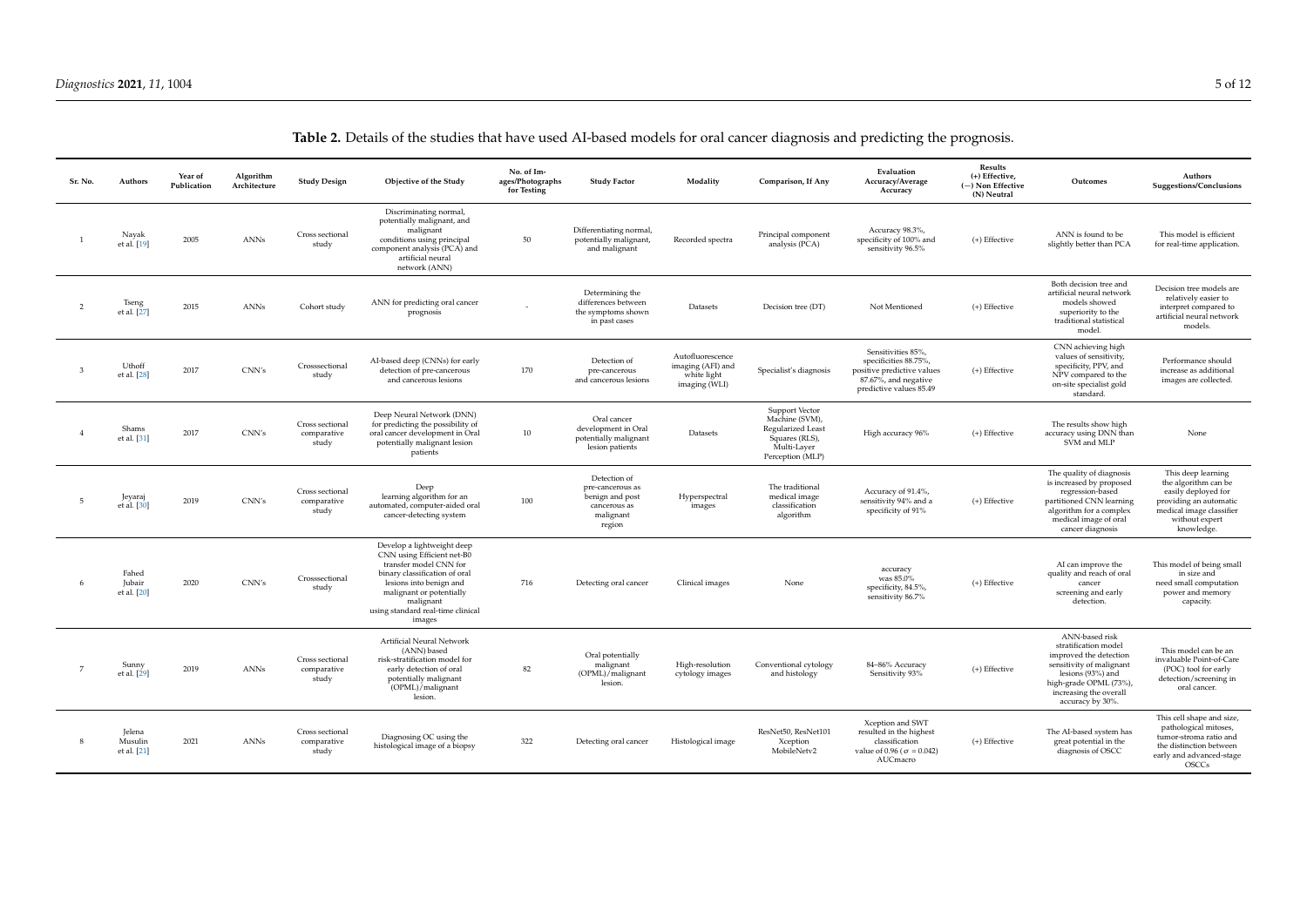**Table 2.** *Cont.*

| Sr. No.      | Authors                                    | Year of<br>Publication | Algorithm<br>Architecture   | <b>Study Design</b>                     | Objective of the Study                                                                                                                                         | No. of Im-<br>ages/Photographs<br>for Testing | <b>Study Factor</b>                                                        | Modality                    | Comparison, If Any                                                                | Evaluation<br>Accuracy/Average<br>Accuracy                                                                                                                                                                                                                                        | Results<br>(+) Effective,<br>$(-)$ Non Effective<br>(N) Neutral | Outcomes                                                                                                                                              | Authors<br>Suggestions/Conclusions                                                                                                                                            |
|--------------|--------------------------------------------|------------------------|-----------------------------|-----------------------------------------|----------------------------------------------------------------------------------------------------------------------------------------------------------------|-----------------------------------------------|----------------------------------------------------------------------------|-----------------------------|-----------------------------------------------------------------------------------|-----------------------------------------------------------------------------------------------------------------------------------------------------------------------------------------------------------------------------------------------------------------------------------|-----------------------------------------------------------------|-------------------------------------------------------------------------------------------------------------------------------------------------------|-------------------------------------------------------------------------------------------------------------------------------------------------------------------------------|
| $\mathbf{q}$ | M.<br>Praveena<br>Kirubabai<br>et al. [22] | 2021                   | $\mathop{\rm CNN}\nolimits$ | Cross sectional<br>study                | To classify<br>the oral images into either<br>normal or abnormal images and<br>diagnosed into<br>'Mild' or 'Severe' using a deep<br>learning algorithm         | 160                                           | Detecting oral cancer                                                      | Oral images                 | None                                                                              | accuracy<br>was 99.7%.<br>98.6% of<br>sensitivity, 99.1% of<br>specificity, and 99.7%                                                                                                                                                                                             | (+) Effective                                                   | CNN has high accuracy<br>in detecting OC                                                                                                              | None                                                                                                                                                                          |
| 10           | Jyoti<br>Rathod<br>et al. [23]             | 2019                   | CNN's                       | Cross sectional<br>comparative<br>study | Classify different stages of oral<br>cancer using machine learning<br>techniques                                                                               |                                               | Diagnosing and<br>classifying the<br>premalignant lesion                   | Data set                    | SVM. KNN. MLP RSF.<br>and Logistic<br>Regression                                  | DT 90.68%, RSF 91%,<br>SVM 88%, KNN 85%,<br>MLP 81% and Logistic<br>Regression gives 80% of<br>accuracy                                                                                                                                                                           | (+) Effective                                                   | DT and RSF produced the<br>same accuracy results                                                                                                      | classification of oral<br>cancer can be classified<br>efficiently with help of<br>Random Forest and<br>Decision Tree                                                          |
| 11           | Alabi<br>et al. [33]                       | 2019                   | <b>ANNs</b>                 | Cross sectional<br>comparative<br>study | Comparing the performance of<br>four machine learning Models<br>(ML) for Predicting Risk of<br>recurrence of oral tongue<br>squamous cell carcinoma<br>(OTSCC) | 311                                           | Prediction of<br>reoccurrence                                              | Patient datasets            | 5 Prognostic<br>significance of the<br>depth of invasion<br>(DOI).                | Accuracy of 68% for<br>Support Vector Machine<br>(SVM), 70% Naive Bayes<br>(NB), 81% Boosted<br>Decision Tree (BDT) and<br>78% Decision Forest (DF)                                                                                                                               | (+) Effective                                                   | Best classification<br>accuracy was achieved<br>with the boosted decision<br>tree algorithm<br>These models<br>outperformed the<br>DOI-based approach | Machine algorithms<br>should be considered in<br>medical applications.                                                                                                        |
| 12           | Kim et al.<br>35                           | 2019                   | <b>CNNs</b>                 | Retrospective<br>study                  | Deep learning-based survival<br>prediction method in oral<br>squamous cell carcinoma (SCC)<br>patients                                                         | 255                                           | Survival prediction                                                        | Datasets                    | Random Survival<br>Forest (RSF) and the<br>Cox proportional<br>hazard model (CPH) | c-index of<br>testing sets reaching 0.781                                                                                                                                                                                                                                         | (+) Effective                                                   | This AI model displayed<br>the best performance<br>among the three models                                                                             | This model can be<br>effective in predicting<br>with higher accuracy and<br>can guide clinicians both<br>choosing treatment<br>options and avoiding<br>unnecessary treatments |
| 13           | Anwar<br>Alhazmi<br>et al. [25]            | 2020                   | ANNs                        | Crosssectional<br>study                 | To develop (ANN) based model<br>in predicting OC                                                                                                               | 73                                            | Predicting risk of<br>developing OC                                        | Datasets                    | None                                                                              | Accuracy of 78.95%                                                                                                                                                                                                                                                                | (+) Effective                                                   | ANN could perform well<br>in estimating the<br>probability of malignancy                                                                              | More cohort studies are<br>required based on this<br>model                                                                                                                    |
| 14           | Chui S.<br>Chu et al<br>$[26]$             | 2021                   | CNN's                       | Cross sectional<br>comparative<br>study | To evaluate the ability of<br>supervised<br>machine learning models to<br>predict disease outcome                                                              | 467                                           | Predicting risk of<br>developing OC                                        | Clinicopathological<br>data | linear regression (LR),<br>DT, SVM, and<br>k-nearest<br>neighbors (KNN)<br>models | 70.59% accuracy (AUC<br>0.67), 41.98% sensitivity,<br>and a high specificity<br>of 84.12%.                                                                                                                                                                                        | (+) Effective                                                   | CNN's DT model was<br>most successful in<br>identifying "true positive"<br>progressive<br>disease                                                     | AI models in this study<br>have shown promise in<br>predicting<br>progressive OSCC disease<br>outcomes                                                                        |
| 15           | Rosma<br>et al. [24]                       | 2010                   | <b>ANNs</b>                 | Cross sectional<br>comparative<br>study | Performances of the two<br>artificial<br>Intelligent prediction models<br>when compared with a group of<br>oral cancer clinicians.                             | 171                                           | Predicting the<br>likelihood of an<br>individual developing<br>oral cancer | Datasets                    | 27 oral cancer<br>clinicians                                                      | Mean accuracy,<br>sensitivity, and specificity<br>of the models were 59.9,<br>45.5, and 85.3 for fuzzy<br>neural<br>network models; 63.1,<br>54.2, and 78.6 for oral<br>cancer clinicians<br>predictions and 67.5, 69.0<br>and 64.7<br>for fuzzy regression<br>prediction models. | (+) Effective                                                   | Fuzzy regression and<br>fuzzy neural network<br>performed better than<br>oral cancer clinicians                                                       | These neural network<br>models provide a suitable<br>alternative to human<br>expert prediction in<br>predicting oral cancer<br>susceptibility.                                |
| 16           | Omar A.<br>Karadaghy<br>et al. [32]        | 2019                   | CNN's                       | Crosssectional<br>study                 | To develop a prediction DT<br>model using machine learning<br>for 5-year overall survival<br>among patients with OSCC                                          | 33,065                                        | Predicting OSCC                                                            | Dataset                     | None                                                                              | accuracy was 71%,<br>precision was 71%,                                                                                                                                                                                                                                           | (+) Effective                                                   | AI better in predicting<br><b>OSCC</b>                                                                                                                | AI learning may play in<br>individual patient risk<br>estimation in the<br>the era of big data.                                                                               |

<span id="page-5-0"></span>ANNs: Artificial Neural Networks, CNNs: Convolutional Neural Networks, DNNs: Deep Neural Networks, and c-index: concordance index.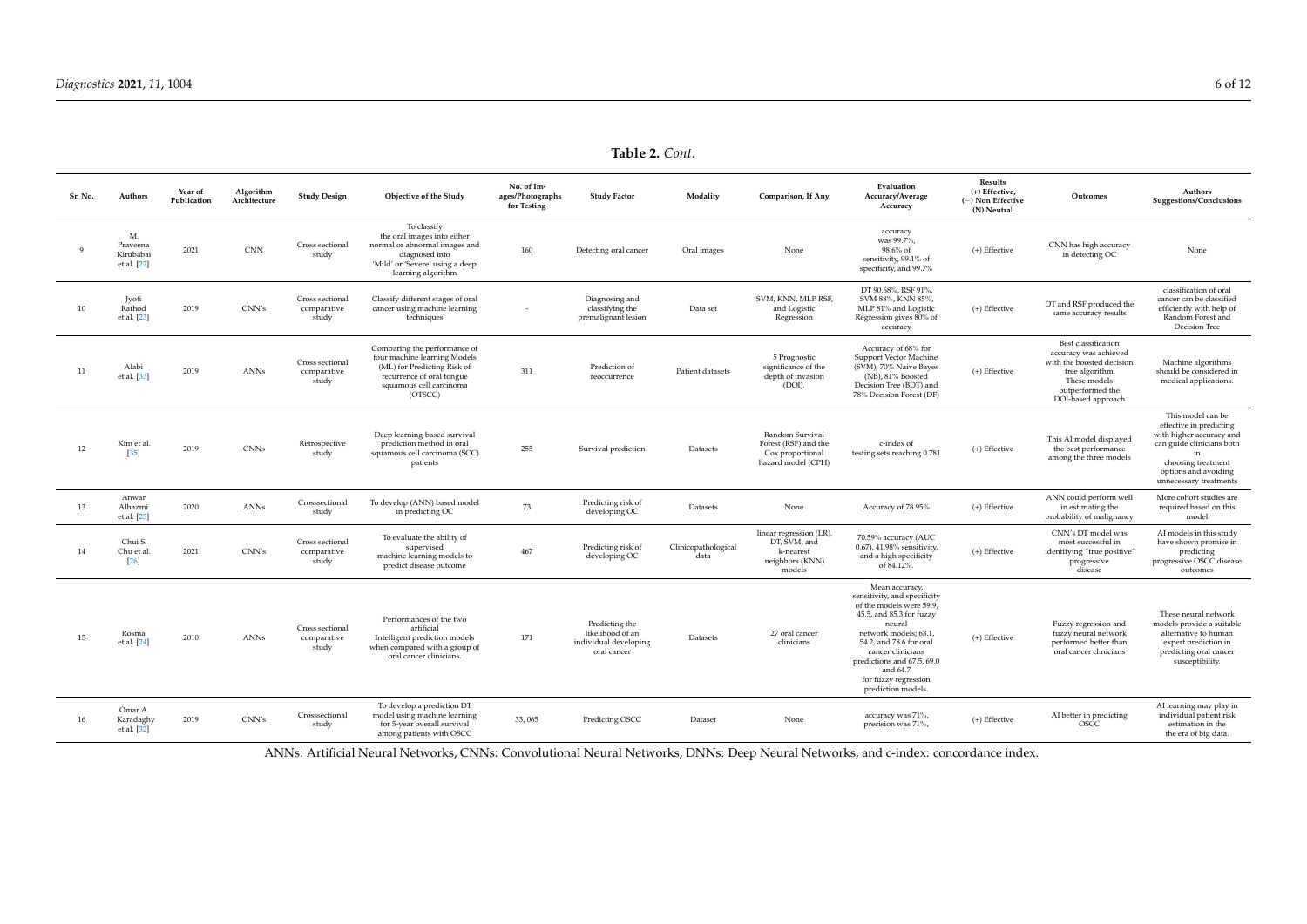## *3.2. Risk of Bias Assessment and Applicability Concerns 3.2. Risk of Bias Assessment and Applicability Concerns*

*Diagnostics* **2021**, *11*, x FOR PEER REVIEW 9 of 14

The QUADAS-2 assessment tool was used for assessing the quality and risk of bias of the included studies (Table S1). Most studies involved using photographic data as an The QUADAS-2 assessment tool was used for assessing the quality and risk of bias input to the CNNs and ANNs, and hence, 76.47% of the included studies reported a low input to the CNNs and ANNs, and hence, 76.47% of the included studies reported a low risk of bias for the patient-selection domain. However, in four studies, the patient-selection method was unclear. Since the data feeding in AI technology was highly standardized and there was no effect of flow and time frame on the final output, both the factors were and there was no effect of flow and time frame on the final output, both the factors were categorized in a low-risk group. Nayak et al. used histopathology as the gold standard and studies by Tseng et al., Alabi et al., and Kim et al., were based on the prognostic outcome of the OSCC patients [\[19](#page-10-5)[,27](#page-10-9)[,33](#page-10-13)[,34\]](#page-10-14). Hence, the reference standard in this situation was graded as low risk. Reference standard and the flow and timing domain were unclear in 17.64% and 29.41%, respectively. Hence, in this paper, a low risk of bias was reported in the in 17.64% and 29.41%, respectively. Hence, in this paper, a low risk of bias was reported index test (100%) and (70.58%) the inflow and timings. Under the risk of a bias arm of the nack test (100%) and (100%) are finitely and animage. Shace the risk of a state and of the distribution of the  $QUADAS-2$  tool, the applicability concern arms also showed 88.23% and 47.05% low risk of bias in the index test and the reference standard. However, patient selection and index test domain were unclear for 35.29% and 11.76% (Table S2, and Figures [2](#page-6-0) and [3\)](#page-6-1). 3). of the included studies (Table S1). Most studies involved using photographic data as an Low risk of the applicability concern all also showed 66.25% and 47.05

<span id="page-6-0"></span>

**Figure 2.** QUADAS-2 assessment of the individual risk of bias domains. **Figure 2.** QUADAS-2 assessment of the individual risk of bias domains.

<span id="page-6-1"></span> $\Box$  Low  $\Box$  High  $\Box$  Unclear



**Figure 3.** QUADAS-2 assessment of applicability concerns. **Figure 3.** QUADAS-2 assessment of applicability concerns.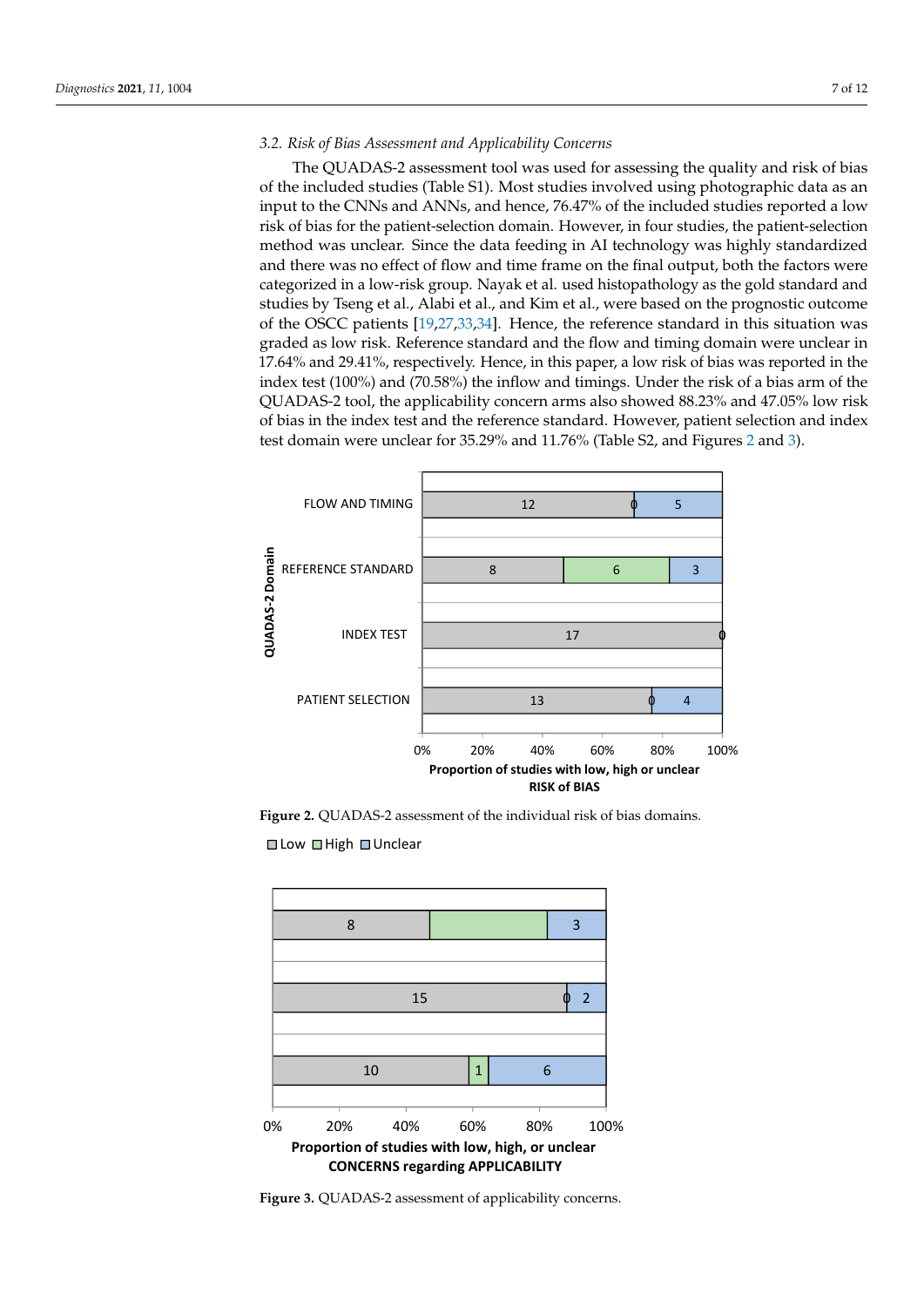## **4. Discussion**

Oral cancer is one of the most prevalent cancer with high mortality, and it is a significant public health issue. Late diagnosis and high death rates are attributes of cancer around the world. According to the 2015 statistics of World Health Organization (WHO), cancer is the first or the second driving reason of death in almost 91 of 172 countries. The diagnosis and prediction of the reoccurrence of OC are the challenging factors, as AI involves complex data on etiology and risk factors [\[35–](#page-10-31)[37\]](#page-11-0).

AI is an exceptionally fresh development with a significant prognostic power, which allows clinicians to select appropriate treatment modalities. AI holds an incredible guarantee to empower clinicians to make noteworthy choices, depending on the immense amount of digitized data. Previous studies have applied machine-learning methods to huge patient datasets for early diagnosis and predicting the risk of occurrence of OC.

AI has a more preferred advantage over existing techniques for detecting OC. It is a versatile innovation and can acquire additional information at any time. As AI calculations get information from new patients, they can merge this information into their dynamic datasets to improve their prescient exhibition and can reduce the burden of treatment and cost for patients [\[38\]](#page-11-1). There are two types of AI technologies, artificial neural networks (ANN) and convolution neural networks (CNN). The significant difference between the two is that in CNN, only the last layer of a neuron is completely associated. While in ANN, every neuron is associated with each different neuron [\[39\]](#page-11-2). This paper expects to examine the performance of these AI-based models that have reported on the diagnosis and prediction of the risk of occurrence of OC.

#### *4.1. Artificial Intelligence in Detecting and Diagnosing Oral Cancer*

As the late-stage disease has poor prognosis, early detection is important in OC patients. The data obtained from cytology images, fluorescent images, CT images, and depth of invasion can be used in AI learning tools, and OC can be diagnosed quickly with more accuracy. From our collected list of articles, 6 articles reported the application of AI-based computerized models for diagnosing OC. Several studies have carried out early detection of the advanced stage of OC and studies have reported that OC arise from different subsites of the oral cavity such as tongue, buccal mucosa, etc. This heterogeneity of oral malignant growth makes it difficult to be analyzed.

Sunny et al. conducted a study by ANN for early detection of OC, using tele cytology (TC), which is digitization of the cytology slides [\[29\]](#page-10-32). The efficacy of AI was compared with conventional cytology and histology; 11,981 prepossessed images were loaded for AI analysis, based on the risk stratification model. Results showed an accuracy of 80–84% in diagnosis, with no difference in tele cytology and conventional cytology detection, however, potentially malignant oral lesions were detected with low sensitivity, using tele cytology. The ANN-based model showed improved malignant detection accuracy to 93%, and a potentially malignant lesion to 73%. The study used the brush biopsy method for sample collection, which is less invasive, and this factor should also be considered while detecting cancer.

Jeyaraj et al. conducted a study in which OC was diagnosed based on a regressionbased deep-learning algorithm for the characterization of oral malignant growth [\[30\]](#page-10-10). A deep-learning algorithm of CNN was developed in a computer-aided OC detecting system and 100 hyperspectral images (HIS) were analyzed. They observed a 91.4% sensitivity in detecting cancerous lesions using the regression-based algorithm, and the results were compared to the traditional algorithm using the same images. The quality of diagnosis was improved for the proposed model of the algorithm, as compared to the conventional.

Uthoff et al. conducted a study on detecting OC by using smartphone-based images and AI technology [\[28\]](#page-10-33). Based on the concept of point of care, smartphone-based images were developed. Autofluorescence and white light imaging were added to the pictures, and these pictures were stacked to AI algorithms for recognizing oral malignancy. A sum of 170 autofluoresced pictures was taken. This strategy was very convenient for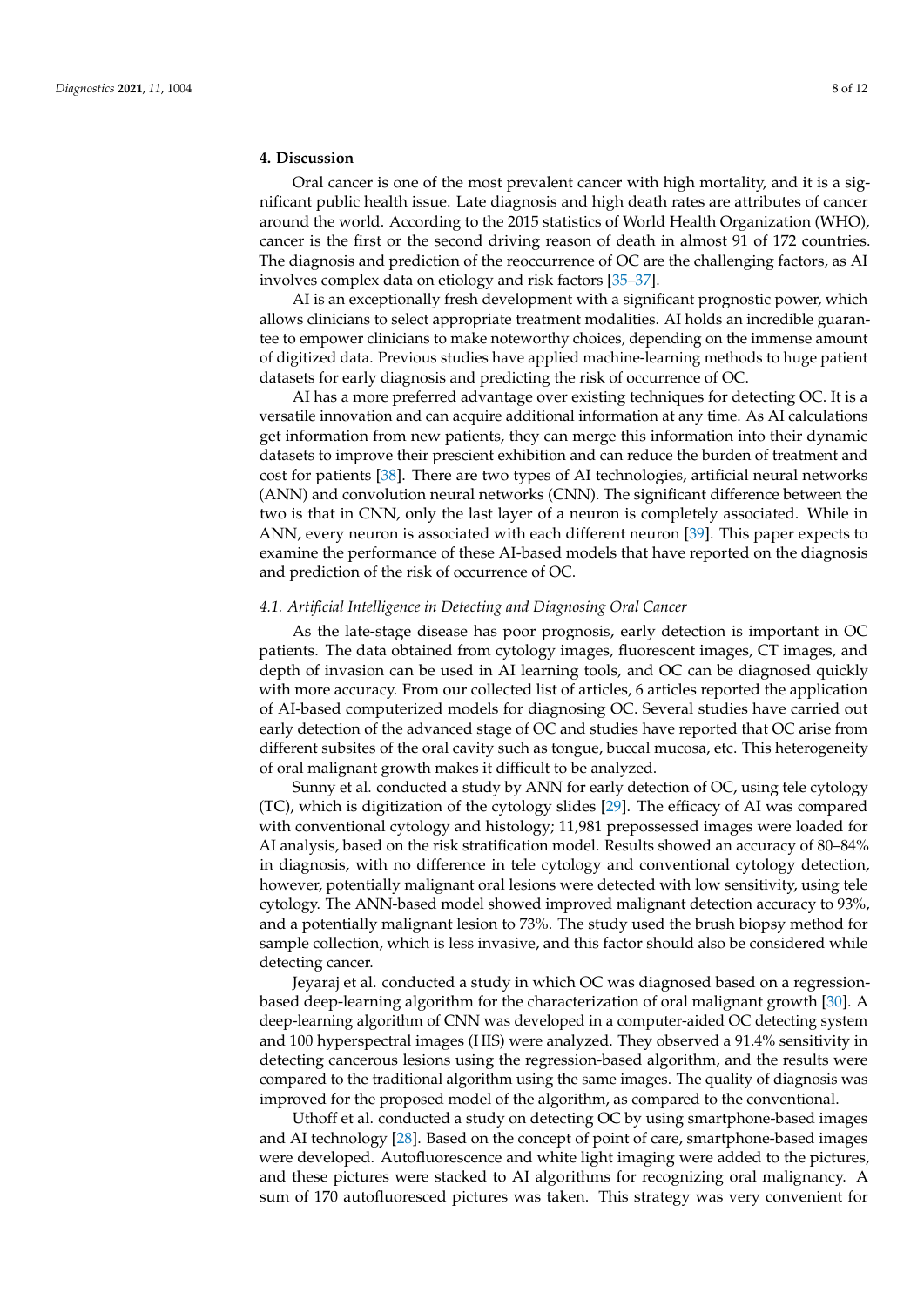application, and the accuracy was improved. However, the study needs to be conducted on a large population for further validation. A similar study was done by Nayak et al., using autofluorescent spectral images, and analysis was done using principal component analysis (PCA) and ANN [\[19\]](#page-10-5). PCA is computing based on principal components of data and the results from ANN performance was slightly better than the PCA. The advantage of this technique was that fluorescence spectroscopy image uses a minimally invasive technique and there is no need for biopsy [\[27,](#page-10-9)[40\]](#page-11-3). In a study conducted by Musulin et al., AI showed better results in detecting OC, by using Histology images [\[21\]](#page-10-34). Similarly, in a study conducted by Kirubabai et al., CNN was better at differentiating malignant lesions as mild or severe, by using clinical images of patients [\[22\]](#page-10-35).

Kann et al. applied deep-learning machines on 106 OC patients for the identification of nodal metastasis and tumor extra-nodal extension involvement [\[17\]](#page-10-3). The dataset comprised 2875 CT (computerized tomography) segmented lymph node samples. This study explored the capability of the deep-learning model to assist head and neck cancer patient management. For DNN, the area under the receiver operating characteristic curve (AUC) showed 0.91, which implied a higher accuracy. AUC represents the two-dimensional areas under the receiver operating characteristic curve (ROC). Similarly, Chang et al., reported an AUC of 0.90 for predicting the occurrence of OC, using AI based on genome markers [\[41\]](#page-11-4). In this study, logistic regression analysis was used to compare with AI. However, the study was conducted on 31 patients, which is a considerably less sample size, a study on a larger number of patients has to be carried out for better analysis.

## *4.2. Artificial Intelligence in Predicting the Occurrence of Oral Cancer*

Currently, OC is treated with advanced treatment aids, however, the reoccurrence rate of OC is very high. Treatment of oral malignant growth relies on the stage of the disease. Lack of an evidence-on staging system may prompt deficient or pointless treatment. Different prognostic biomarkers and restorative targets have been proposed in ongoing periods, but they are not reproduced in the present cancer staging system. To date traditional statistical methods have been used for predicting OC, for example, cox proportional hazard (CPH), and it is not suitable for predicting conditions like OC.

Considering the complex 'dataset' of oral carcinoma, an AI-based anticipation prediction will give satisfied outcomes. Previous studies that used AI for predicting OC yielded excellent results [\[34](#page-10-14)[,42](#page-11-5)[,43\]](#page-11-6).

Alabi et al. conducted a study on 311 patients in Brazil which compared four machinelearning algorithms in predicting the risk of reoccurrence of oral tongue squamous cell carcinoma [\[33\]](#page-10-13). These different machine-learning AI-based algorithms were based on support vector machine (SVM), naïve Bayes (NB), boosted decision tree (BDT), and decision forest (DF). All these algorithms showed improved accuracy in diagnosis, but the BDT algorithm showed the highest accuracy. However, the study included fewer samples, and more external algorithm data is required.

Shams et al. employed AI with the gene expression profile, to predict the occurrence of OC and also the transformation of oral potentially malignant lesions [\[31\]](#page-10-11). The study was conducted on 86 subjects, among them, 51 subjects developed OC and 31 subjects remained without malignancy. The study compared SVM, DNN, and multi-layer perception (MLP). Excellent results were obtained by deep-learning machines with 96.5% accuracy and 94% accuracy was obtained with MLP [\[43\]](#page-11-6).

Chui et al., predicted the occurrence of cancer, based on clinical, pathological data, and compared linear regression (LR), BDT, SVM, and k-nearest neighbors (KNN) models, and concluded that BDT was the best model [\[26\]](#page-10-8).

Tseng et al. determined the difference between symptoms exhibited by demised and survived OC patients [\[27\]](#page-10-9). The performance was compared between conventional logistic regression, decision tree, and ANN, and was conducted on 674 OC patients. Study used prognostic factors such as survival rate, death, cancer occurrence, and metastasis. The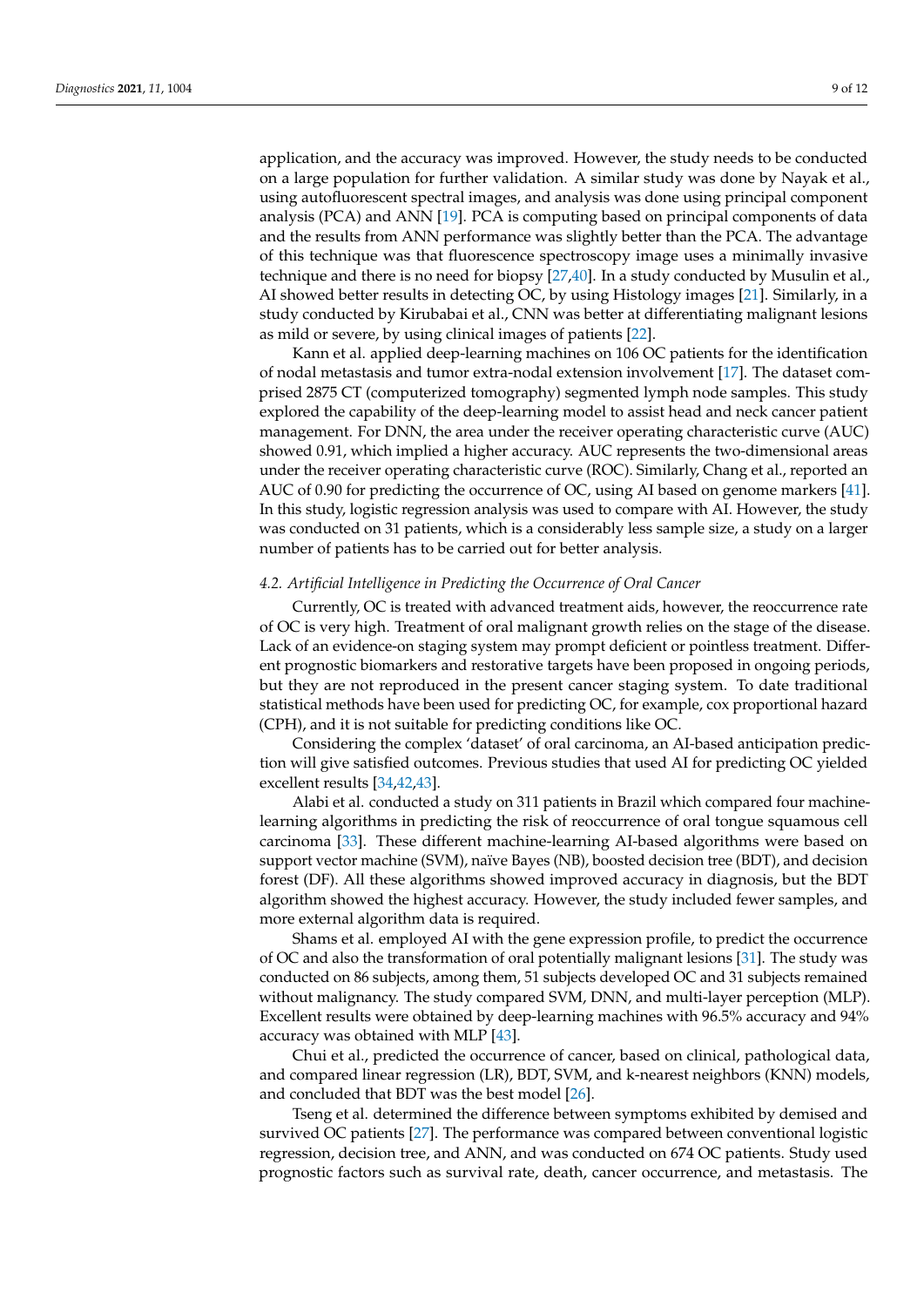study concluded that the decision tree was easy to interpret and accuracy of the decision tree, and ANN was compared more to conventional logistic regression.

Rosma et al. tested the effectiveness of AI in predicting cancer based on the risk habits and demographic profiles in a Malaysian cohort [\[24\]](#page-10-7). Prediction of OC was compared between fuzzy regression model, fuzzy neural network prediction model, and clinician opinion. Fuzzy regression provides means when there is a lack of data and also provides a relationship between explanatory and response variables. The AI-based neural network and fuzzy regression model performed better in accuracy than human opinion, in predicting the OC.

## **5. Conclusions**

AI is more accurate in diagnosing oral cancer as compared to the conventional method of diagnosis. Retrospective clinical data of patients may help in improving the AI-based diagnosis. Additionally, AI-based algorithms showed more accurate results in predicting the OC occurrence. More data and studies are needed to conduct AI-based algorithms to predict OC. The treatment of OC will not be effective if they are diagnosed at a later stage. Subsequently, early recognition techniques are required. The complex etiology and high recurrence rate make the investigation difficult. The patients can be classified as highand low-risk groups, using accurate data from AI, which helps clinicians in planning and treatment, as compared to conventional methods. Patients can be directed with sensible advice and the clinicians can be guided with informed decisions.

**Supplementary Materials:** The following are available online at [https://www.mdpi.com/article/](https://www.mdpi.com/article/10.3390/diagnostics11061004/s1) [10.3390/diagnostics11061004/s1,](https://www.mdpi.com/article/10.3390/diagnostics11061004/s1) Table S1: Quality assessment (QUADAS 2) summary of the risk of bias; Table S2: Quality assessment (QUADAS 2) summary of applicability concerns.

**Author Contributions:** Conceptualization, S.B.K., and S.V.; methodology, S.N.; software, S.V.; validation, S.P., L.T. and A.Z.; formal analysis, A.A.A.K.; investigation, P.C.M.; resources, Y.A.; data curation, G.S.S.; writing—original draft preparation, A.A.A.K.; writing—review and editing, S.M.; visualization, S.C.S.; supervision, S.P.; project administration, S.P. All authors have read and agreed to the published version of the manuscript.

**Funding:** This is a non-funded research and there has been no financial support for this work that could have influenced its outcome.

**Data Availability Statement:** Data is contained within the article.

**Conflicts of Interest:** The authors declare no conflict of interest.

## **References**

- <span id="page-9-0"></span>1. World Health Organization. *WHO Report on Cancer: Setting Priorities, Investing Wisely and Providing Care for All*; Technical Report; World Health Organization: Geneva, Switzerland, 2020.
- <span id="page-9-1"></span>2. Sinevici, N.; O'sullivan, J. Oral cancer: Deregulated molecular events and their use as biomarkers. *Oral Oncol.* **2016**, *61*, 12–18. [\[CrossRef\]](http://doi.org/10.1016/j.oraloncology.2016.07.013)
- <span id="page-9-2"></span>3. Lewin, F.; Norell, S.; Johansson, H.; Gustavsson, P.; Wennerberg, J.; Biörklund, A.; Rutqvist, L. Smoking Tobacco, Oral Snuff, and Alcohol in the Etiology of Squamous Cell Carcinoma of the Head and Neck: A Population-Based Case-Referent Study in Sweden. *Cancer* **1998**, *82*, 1367–1375. [\[CrossRef\]](http://doi.org/10.1002/(SICI)1097-0142(19980401)82:7<1367::AID-CNCR21>3.0.CO;2-3)
- <span id="page-9-3"></span>4. Ilhan, B.; Lin, K.; Guneri, P.; Wilder-Smith, P. Improving Oral Cancer Outcomes with Imaging and Artificial Intelligence. *J. Dent. Res.* **2020**, *99*, 241–248. [\[CrossRef\]](http://doi.org/10.1177/0022034520902128) [\[PubMed\]](http://www.ncbi.nlm.nih.gov/pubmed/32077795)
- <span id="page-9-4"></span>5. Dhanuthai, K.; Rojanawatsirivej, S.; Thosaporn, W.; Kintarak, S.; Subarnbhesaj, A.; Darling, M.; Kryshtalskyj, E.; Chiang, C.P.; Shin, H.I.; Choi, S.Y.; et al. Oral cancer: A multicenter study. *Med. Oral Patol. Oral Cir. Bucal* **2018**, *23*, e23–e29. [\[CrossRef\]](http://doi.org/10.4317/medoral.21999) [\[PubMed\]](http://www.ncbi.nlm.nih.gov/pubmed/29274153)
- <span id="page-9-5"></span>6. Lavanya, L.; Chandra, J. Oral Cancer Analysis Using Machine Learning Techniques. *Int. J. Eng. Res. Technol.* **2019**, *12*, 596–601.
- <span id="page-9-6"></span>7. Kearney, V.; Chan, J.W.; Valdes, G.; Solberg, T.D.; Yom, S.S. The application of artificial intelligence in the IMRT planning process for head and neck cancer. *Oral Oncol.* **2018**, *87*, 111–116. [\[CrossRef\]](http://doi.org/10.1016/j.oraloncology.2018.10.026) [\[PubMed\]](http://www.ncbi.nlm.nih.gov/pubmed/30527225)
- <span id="page-9-7"></span>8. Hamet, P.; Tremblay, J. Artificial intelligence in medicine. *Metabolism.* **2017**, *69*, S36–S40. [\[CrossRef\]](http://doi.org/10.1016/j.metabol.2017.01.011)
- <span id="page-9-8"></span>9. Kaladhar, D.; Chandana, B.; Kumar, P. Predicting Cancer Survivability Using Classification Algorithms. Books 1 View project Protein Interaction Networks in Metallo Proteins and Docking Approaches of Metallic Compounds with TIMP and MMP in Control of MAPK Pathway View project Predicting Cancer. *Int. J. Res. Rev. Comput. Sci.* **2011**, *2*, 340–343.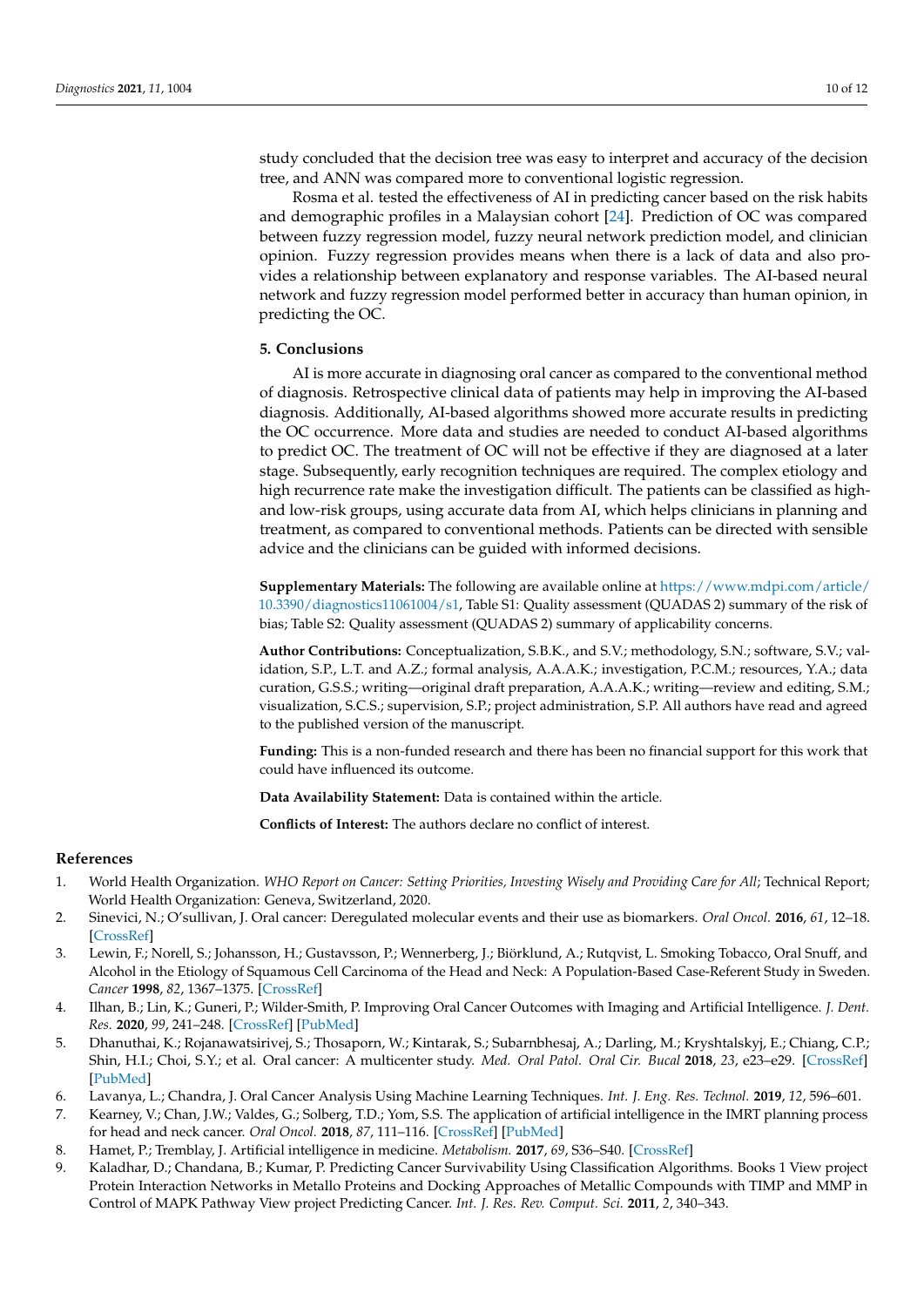- <span id="page-10-20"></span><span id="page-10-15"></span>10. Kalappanavar, A.; Sneha, S.; Annigeri, R.G. Artificial intelligence: A dentist's perspective. *Pathol. Surg.* **2018**, *5*, 2–4. [\[CrossRef\]](http://doi.org/10.15713/ins.jmrps.123)
- <span id="page-10-0"></span>11. Krishna, A.B.; Tanveer, A.; Bhagirath, P.V.; Gannepalli, A. Role of artificial intelligence in diagnostic oral pathology-A modern approach. *JOMFP* **2020**, *24*, 152–156.
- <span id="page-10-22"></span><span id="page-10-1"></span>12. Kareem, S.A.; Pozos-Parra, P.; Wilson, N. An application of belief merging for the diagnosis of oral cancer. *Appl. Soft Comput. J.* **2017**, *61*, 1105–1112. [\[CrossRef\]](http://doi.org/10.1016/j.asoc.2017.01.055)
- <span id="page-10-23"></span>13. Arbes, S.J. Factors contributing to the poorer survival of black Americans diagnosed with oral cancer (United States). *Cancer Causes Control* **1999**, *10*, 513–523. [\[CrossRef\]](http://doi.org/10.1023/A:1008911300100)
- <span id="page-10-24"></span>14. de Melo, G.M.; Ribeiro, K.; Kowalski, L.; Deheinzelin, D. Risk Factors for Postoperative Complications in Oral Cancer and Their Prognostic Implications. *Arch. Otolaryngol. Head Neck Surg.* **2001**, *127*, 828–833.
- <span id="page-10-29"></span>15. Bànkfalvi, A.; Piffkò, J. Prognostic and predictive factors in oral cancer: The role of the invasive tumour front. *J. Oral Pathol. Med.* **2000**, *29*, 291–298. [\[CrossRef\]](http://doi.org/10.1034/j.1600-0714.2000.290701.x) [\[PubMed\]](http://www.ncbi.nlm.nih.gov/pubmed/10947243)
- <span id="page-10-27"></span><span id="page-10-2"></span>16. Schliephake, H. Prognostic relevance of molecular markers of oral cancer—A review. *Int. J. Oral Maxillofac. Surg.* **2003**, *32*, 233–245. [\[CrossRef\]](http://doi.org/10.1054/ijom.2002.0383) [\[PubMed\]](http://www.ncbi.nlm.nih.gov/pubmed/12767868)
- <span id="page-10-28"></span><span id="page-10-3"></span>17. Kann, B.H.; Aneja, S.; Loganadane, G.V.; Kelly, J.R.; Smith, S.M.; Decker, R.H.; Yu, J.B.; Park, H.S.; Yarbrough, W.G.; Malhotra, A.; et al. Pretreatment Identification of Head and Neck Cancer Nodal Metastasis and Extranodal Extension Using Deep Learning Neural Networks. *Sci. Rep.* **2018**, *8*, 1–11. [\[CrossRef\]](http://doi.org/10.1038/s41598-018-32441-y) [\[PubMed\]](http://www.ncbi.nlm.nih.gov/pubmed/30232350)
- <span id="page-10-17"></span><span id="page-10-16"></span><span id="page-10-4"></span>18. Whiting, P.F.; Rutjes, A.W.S.; Westwood, M.E.; Mallett, S.; Deeks, J.J.; Reitsma, J.B.; Leeflang, M.M.G.; Sterne, J.A.C.; Bossuyt, P.M.M. Quadas-2: A revised tool for the quality assessment of diagnostic accuracy studies. *Ann. Intern. Med.* **2011**, *155*, 529–536. [\[CrossRef\]](http://doi.org/10.7326/0003-4819-155-8-201110180-00009)
- <span id="page-10-21"></span><span id="page-10-5"></span>19. Nayak, G.S.; Kamath, S.; Pai, K.M.; Sarkar, A.; Ray, S.; Kurien, J.; D'Almeida, L.; Krishnanand, B.R.; Santhosh, C.; Kartha, V.B.; et al. Principal component analysis and artificial neural network analysis of oral tissue fluorescence spectra: Classification of normal premalignant and malignant pathological conditions. *Biopolymers* **2006**, *82*, 152–166. [\[CrossRef\]](http://doi.org/10.1002/bip.20473) [\[PubMed\]](http://www.ncbi.nlm.nih.gov/pubmed/16470821)
- <span id="page-10-19"></span>20. Jubair, F.; Al-karadsheh, O.; Malamos, D.; Al Mahdi, S.; Saad, Y.; Hassona, Y. A novel lightweight deep convolutional neural network for early detection of oral cancer. *Oral Dis.* **2021**, 1–8. [\[CrossRef\]](http://doi.org/10.1111/odi.13825)
- <span id="page-10-34"></span><span id="page-10-18"></span>21. Musulin, J.; Štifanić, D.; Zulijani, A.; Ćabov, T.; Dekanić, A.; Car, Z. An enhanced histopathology analysis: An ai-based system for multiclass grading of oral squamous cell carcinoma and segmenting of epithelial and stromal tissue. *Cancers* **2021**, *13*, 1784. [\[CrossRef\]](http://doi.org/10.3390/cancers13081784)
- <span id="page-10-35"></span><span id="page-10-30"></span>22. Kirubabai, M.P.; Arumugam, G. View of Deep Learning Classification Method to Detect and Diagnose the Cancer Regions in Oral MRI Images. *Med. Legal Update* **2021**, *21*, 462–468.
- <span id="page-10-25"></span><span id="page-10-6"></span>23. Rathod, J.; Sherkay, S.; Bondre, H.; Sonewane, R.; Deshmukh, D. Oral Cancer Detection and Level Classification Through Machine Learning. *Int. J. Adv. Res. Comput. Commun. Eng.* **2020**, *9*, 177–182. [\[CrossRef\]](http://doi.org/10.17148/IJARCCE.2020.9335)
- <span id="page-10-7"></span>24. Rosma, M.D.; Sameem, A.K.; Basir, A.; Siti Mazlipah, I.; Norzaidi, M.D. The use of artificial intelligence to identify people at risk of oral cancer: Empirical evidence in Malaysian university. *Int. J. Sci. Res. Educ.* **2010**, *3*, 10–20.
- 25. Alhazmi, A.; Alhazmi, Y.; Makrami, A.; Masmali, A.; Salawi, N.; Masmali, K.; Patil, S. Application of artificial intelligence and machine learning for prediction of oral cancer risk. *J. Oral Pathol. Med.* **2021**, 1–7. [\[CrossRef\]](http://doi.org/10.1111/jop.13157)
- <span id="page-10-26"></span><span id="page-10-8"></span>26. Chu, C.S.; Lee, N.P.; Adeoye, J.; Thomson, P.; Choi, S. Machine learning and treatment outcome prediction for oral cancer. *J. Oral Pathol. Med.* **2020**, *49*, 977–985. [\[CrossRef\]](http://doi.org/10.1111/jop.13089) [\[PubMed\]](http://www.ncbi.nlm.nih.gov/pubmed/32740951)
- <span id="page-10-9"></span>27. Tseng, W.T.; Chiang, W.F.; Liu, S.Y.; Roan, J.; Lin, C.N. The Application of Data Mining Techniques to Oral Cancer Prognosis. *J. Med. Syst.* **2015**, *39*, 59–66. [\[CrossRef\]](http://doi.org/10.1007/s10916-015-0241-3) [\[PubMed\]](http://www.ncbi.nlm.nih.gov/pubmed/25796587)
- <span id="page-10-33"></span>28. Uthoff, R.D.; Song, B.; Sunny, S.; Patrick, S.; Suresh, A.; Kolur, T.; Keerthi, G.; Spires, O.; Anbarani, A.; Wilder-Smith, P.; et al. Point-of-care, smartphone-based, dual-modality, dual-view, oral cancer screening device with neural network classification for low-resource communities. *PLoS ONE* **2018**, *13*, 1–21. [\[CrossRef\]](http://doi.org/10.1371/journal.pone.0207493) [\[PubMed\]](http://www.ncbi.nlm.nih.gov/pubmed/30517120)
- <span id="page-10-32"></span>29. Sunny, S.; Baby, A.; James, B.L.; Balaji, D.; N. V., A.; Rana, M.H.; Gurpur, P.; Skandarajah, A.; D'Ambrosio, M.; Ramanjinappa, R.D.; et al. A smart tele-cytology point-of-care platform for oral cancer screening. *PLoS ONE* **2019**, *14*, 1–16. [\[CrossRef\]](http://doi.org/10.1371/journal.pone.0224885)
- <span id="page-10-10"></span>30. Jeyaraj, P.R.; Samuel Nadar, E.R. Computer-assisted medical image classification for early diagnosis of oral cancer employing deep learning algorithm. *J. Cancer Res. Clin. Oncol.* **2019**, *145*, 829–837. [\[CrossRef\]](http://doi.org/10.1007/s00432-018-02834-7) [\[PubMed\]](http://www.ncbi.nlm.nih.gov/pubmed/30603908)
- <span id="page-10-11"></span>31. Shams, W.K.; Htike, Z.Z. Oral Cancer Prediction Using Gene Expression Profiling and Machine Learning. *Int. J. Appl. Eng. Res.* **2017**, *12*, 4893–4898.
- <span id="page-10-12"></span>32. Karadaghy, O.A.; Shew, M.; New, J.; Bur, A.M. Development and Assessment of a Machine Learning Model to Help Predict Survival among Patients with Oral Squamous Cell Carcinoma. *JAMA Otolaryngol. Head Neck Surg.* **2019**, *145*, 1115–1120. [\[CrossRef\]](http://doi.org/10.1001/jamaoto.2019.0981) [\[PubMed\]](http://www.ncbi.nlm.nih.gov/pubmed/31045212)
- <span id="page-10-13"></span>33. Alabi, R.O.; Elmusrati, M.; Sawazaki-Calone, I.; Kowalski, L.P.; Haglund, C.; Coletta, R.D.; Mäkitie, A.A.; Salo, T.; Almangush, A.; Leivo, I. Comparison of supervised machine learning classification techniques in prediction of locoregional recurrences in early oral tongue cancer. *Int. J. Med. Inform.* **2020**, *136*, 104068. [\[CrossRef\]](http://doi.org/10.1016/j.ijmedinf.2019.104068) [\[PubMed\]](http://www.ncbi.nlm.nih.gov/pubmed/31923822)
- <span id="page-10-14"></span>34. Kim, D.W.; Lee, S.; Kwon, S.; Nam, W.; Cha, I.H.; Kim, H.J. Deep learning-based survival prediction of oral cancer patients. *Sci. Rep.* **2019**, *9*, 1–10. [\[CrossRef\]](http://doi.org/10.1038/s41598-019-43372-7) [\[PubMed\]](http://www.ncbi.nlm.nih.gov/pubmed/31061433)
- <span id="page-10-31"></span>35. Warnakulasuriya, S. Global epidemiology of oral and oropharyngeal cancer. *Oral Oncol.* **2009**, *45*, 309–316. [\[CrossRef\]](http://doi.org/10.1016/j.oraloncology.2008.06.002)
- 36. Gupta, N.; Gupta, R.; Acharya, A.K.; Patthi, B.; Goud, V.; Reddy, S.; Garg, A.; Singla, A. Changing Trends in oral cancer—A global scenario. *Nepal J. Epidemiol.* **2017**, *6*, 613–619. [\[CrossRef\]](http://doi.org/10.3126/nje.v6i4.17255)